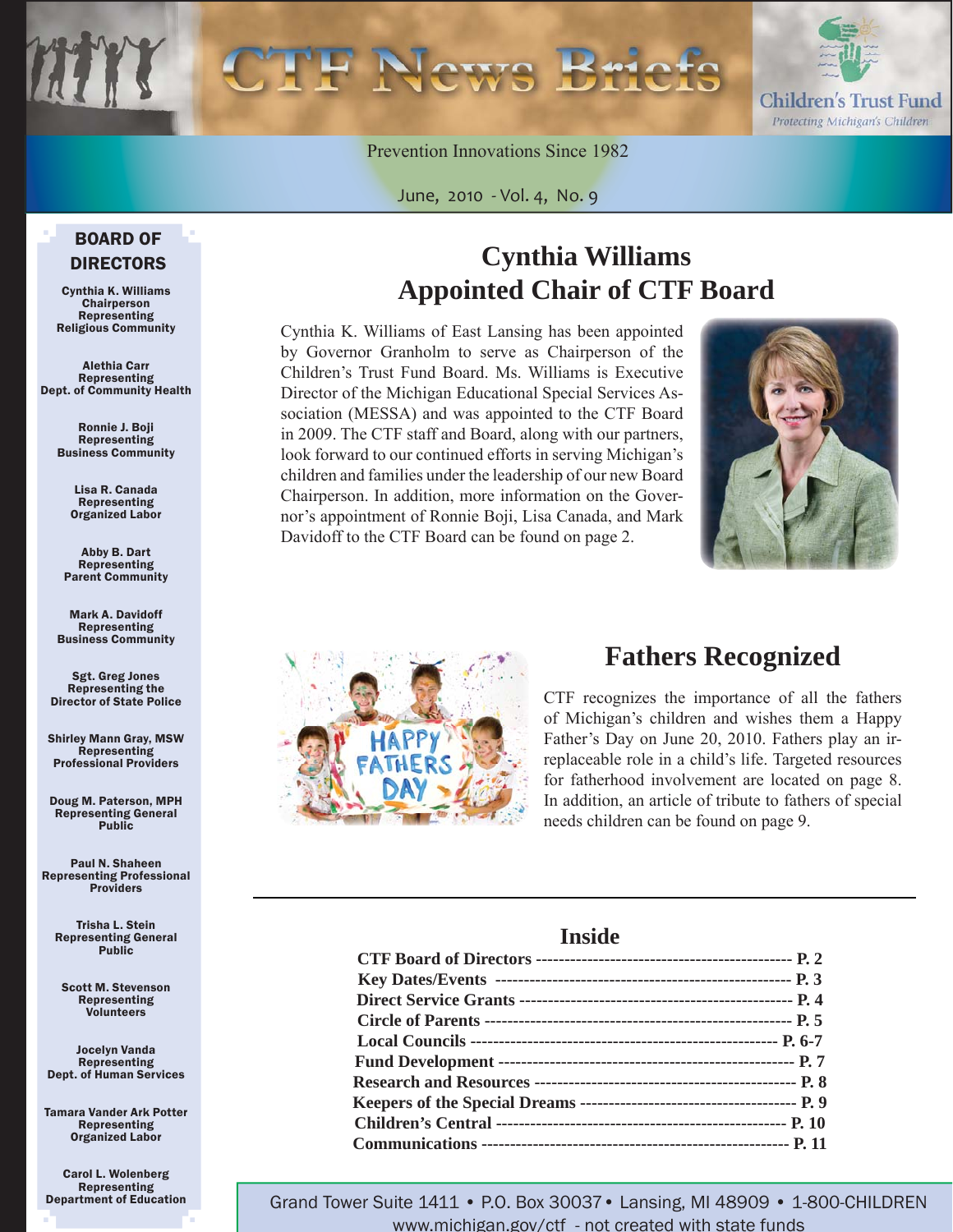# **CTF Board of Directors**

### <span id="page-1-0"></span>**Ronnie Boji Appointed**



Ronnie J. Boji of Orchard Lake, president of Boji Group, LLC, has been appointed to represent the business community for a term expiring December 19, 2012. He succeeds Rebecca Bahar-Cook whose term has expired.

#### **Lisa Canada Appointed**



Lisa R. Canada of Ferndale, political and legislative director for the International Union of Operating Engineers, has been appointed to represent organized labor for a term expiring December 19, 2012. She succeeds Anita Fox whose term has expired.

### **Mark Davidoff Appointed**



Mark Davidoff of West Bloomfield, Partner with Deloitte LLP, has been appointed to represent the business community for a term expiring December 19, 2012. He succeeds Nancy Moody whose term has expired.

Prior to joining Deloitte LLP, Mr. Davidoff spent over 20 years as the Chief Financial and Chief Operating Officer for multiple nonprofit human service organizations.

"I am honored that Governor Granholm has asked me to serve on the Children's Trust Fund Board as we all work toward protecting our great state's most important assets, our children." – Mark Davidoff

"I am honored by the Governor's appointment and look forward to serving on the CTF Board. As a father of three young daughters, it is my very personal mission to help ensure the safety of our children. Additionally, I hope to bring a sound, fresh business perspective to the CTF." – Ronnie Boji

These appointments were effective May 19, 2010. For more information on the CTF Board/State Child Abuse and Neglect Prevention Board, see Public Act 250 of 1982, which is available online at www.legislature.mi.gov/documents/mcl/pdf/mcl-ACT-250-of-1982.pdf.

The next scheduled board meeting is June 28, 2010, at 2:00 p.m. at 8118 Cutler Road, Bath, MI 48808. All CTF Board meetings are open to the public. For more information call CTF at 517- 373-4320.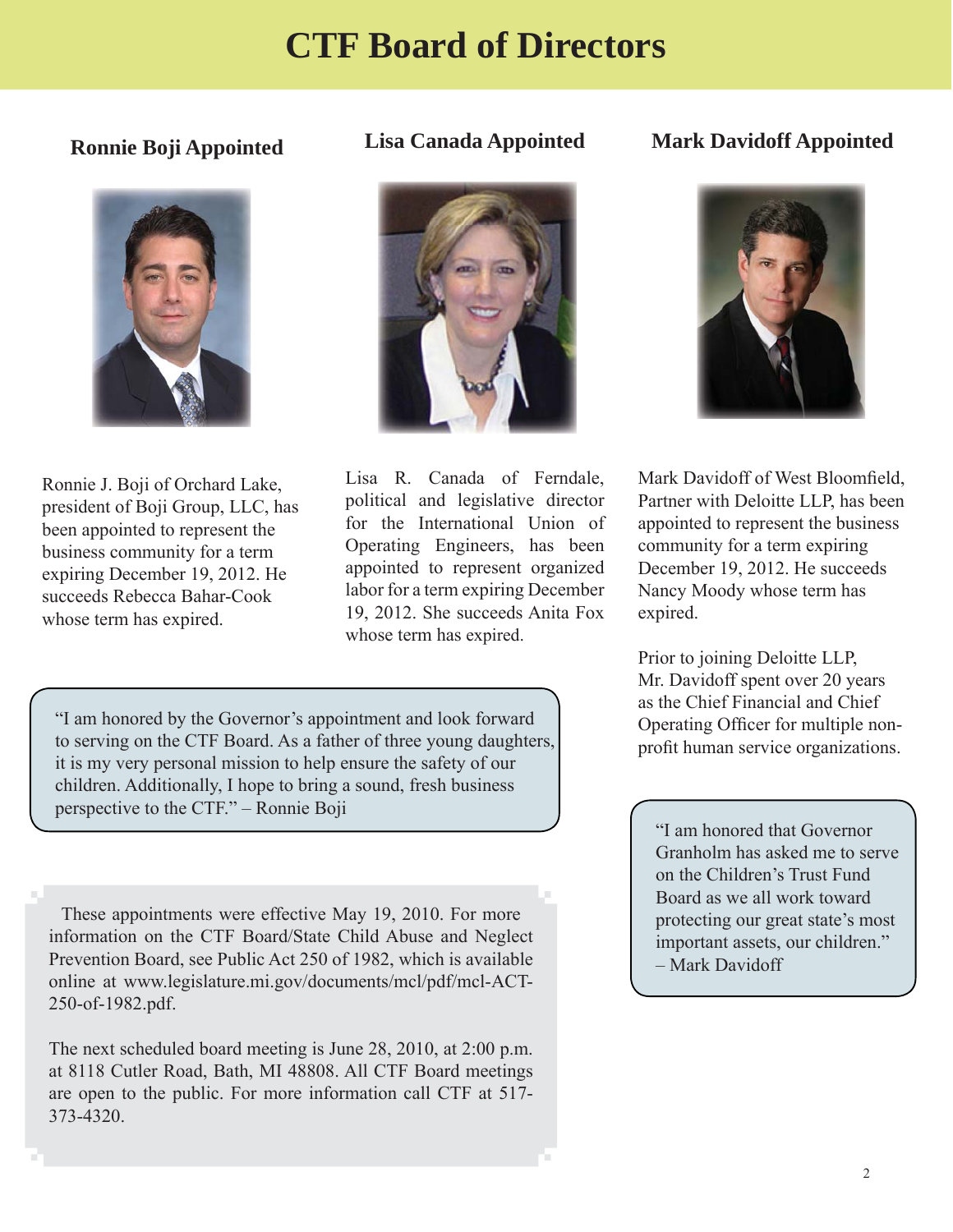# **Key Dates/Events**

<span id="page-2-0"></span>

**June 9:** CARE House will hold the Women of Bloomfield 24th Juried Arts & Crafts Show on June 9, 2010, at the First United Methodist Church, Maple Road in Birmingham, Michigan. Call 248-332-7173 for more information.

**June 10-11:** The conference Celebrating Fathers: Their Impact on Our Community will be held on June 10-11, 2010, at Greater Grace Temple, 23500 West 7 Mile Road, Detroit, Michigan. For more information call 1-888-785-7793.

**June 18:** The CAN Council of Saginaw County's Children's Advocacy Center will hold its 12th Annual Golf Outing on Friday, June 18, at the Swan Valley Golf Club. Call 989-752- 7226 for more information.

**June 18:** The 15th Annual Mayor's Drug Free Youth Golf Classic will be held on June 18, 2010, at the Groesbeck Golf Course, 1600 Ormond in Lansing. Child and Family Services of Ingham County encourages participation in this fun event.

**June 28:** The Children's Trust Fund Board will meet at 2:00 p.m. at 8118 Cutler Rd., Bath, MI 48808. For more information call 517-373-4320.

**June 28:** CARE House will hold its 15th Annual Charity Golf Outing on June, 28, 2010, at the Twin Lakes Golf Club, 455 Twin Lakes Drive, Oakland, MI 48363 from 11:00 a.m. – 5:30 p.m. For more information on this event, call Shawn Ciavattone at 248-332-7173.



**July 5:** The Children's Trust Fund office will be closed for the July 4th state holiday.

**July 11:** CARE House will hold its President's Ball on July 11, 2010, at the Townsend Hotel in Birmingham, Michigan. For more information on this event, call Shawn Ciavattone at 248-332-7173.

**July 12:** CARE House will hold its Annual Golf Classic on July 12, 2010, at the Oakhurst Golf and Country Club in Clarkston, Michigan. For more information on this event, call Shawn Ciavattone at 248-332-7173.

**July 22:** The Child and Family Enrichment Council in Isabella County will hold its 2nd Annual Wine Event on July 22, 2010, at their office at 3333 S. Lincoln, Mt. Pleasant, Michigan, from 6:30 p.m. – 9:00 p.m

#### **Annual Training – Save the Date!**

CTF is partnering with the University of Michigan and its conference "Child Abuse & Neglect: Prevention, Assessment, and Treatment." The conference will take place on October 18-19, 2010, at the Inn at St. John's in Plymouth, Michigan. A wide array of prevention, child welfare, legal, and medical workshops will be offered. CTF will cover registration costs for up to two attendees per grant. Lodging and registration details will be shared with all grantees as soon as they are available. Please stay tuned!

*Please submit events for July or August to Alan Stokes by July 6, 2010.*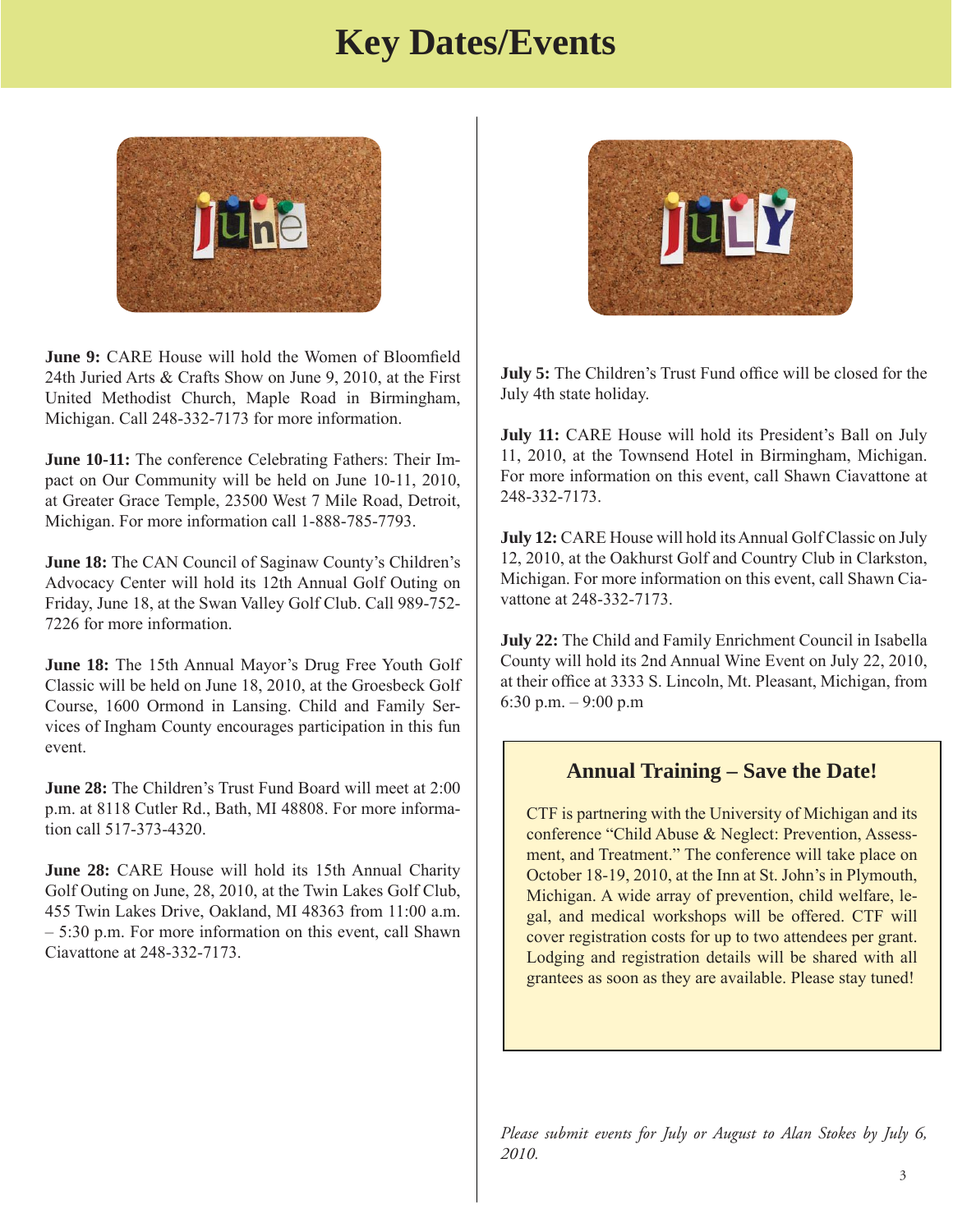# **Direct Service Grants**

<span id="page-3-0"></span>Ongoing thanks and appreciation for your commitment to Michigan's communities!

#### **RFP Notifi cation Sites**

The FY2011- FY2014 RFP was posted on EGrAMS on June 11, 2010 at http://egrams-mi.com/ctf. The CTF direct services grant opportunity will also be listed on www.bid4michigan.com. There is no fee to register at bid4michigan.com; however, you must continuously check online to see when grant opportunities are posted. There is a \$50 fee to receive ongoing email notification of grant fund availability in this new system. The \$50 fee affords you additional advance search engine options, which makes it easier to negotiate the bid4michigan website, according to bid4michigan.com technical support. Please note that you must know the NIGP Code for any RFP or ITB in order to view it. The NIGP for the CTF RFP when it is posted will be Human Services Code "95217." Anyone registered on this system must have identified this NIGP Code for receiving grant opportunity notification.

CTF strongly recommends that anyone interested in various bid opportunities on the bid4michigan.com website to participate in the bid process. All future CTF bids will go through this new system. Bidders may also call BidNet Support at (800) 677-1997, Ext. 214.

A second option for receiving CTF bid notifications is to register on EGrAMS (http://egrams-mi.com/ctf ), at the start page, at the "Grant Opportunity Notification" link on the left-hand side. When grants are posted to EGrAMS, an email notification will go out to the registrants.

#### **Site Visits**

The scheduling of the direct service site visits will begin on July 7. Derrick Hartwell will coordinate the scheduling dates.

#### **Progress Reports**

Thank you to all of the direct services grantees for having 100% of your reports submitted!

Sylvia Brown Jones *Direct Services Coordinator*

#### **Direct Services Work Group**

The June 3 Direct Services Work Group meeting was well attended by 12 grantees. The Peer Review Survey results were reviewed and emailed to the group on June 5. If you are interested in creating and/or participating in a peer review pilot process in FY2011, please contact Sarah Davis at CTF. An update was also provided on the status of the parent leadership training for parents in direct service programs. The date of the training is July 27-28, 2010, at the Washtenaw County ISD. CTF is paying all related training costs. The training application will be distributed the week of June 14, and a pre-training teleconference for grantees will take place on July 15. Please contact Sarah Davis with any questions.

CTF is working on a time tracking model in response to the DS Cost Allocation training Bill Addison provided earlier this year. CTF will also begin highlighting, each month, a different direct service program in our News Briefs, on our website, and with social media. This will help to inform the CTF readers about the various direct services.

The next Direct Services Work Group teleconference will be scheduled outside of its normal first Thursday, bimonthly date; therefore, the date is changed to August 26, from 1:00 p.m. – 2:30 p.m. A reminder will go out prior to the meeting.

#### **Quote of the Month**

"Each day of our lives we make deposits in the memory banks of our children."– Charles R. Swindoll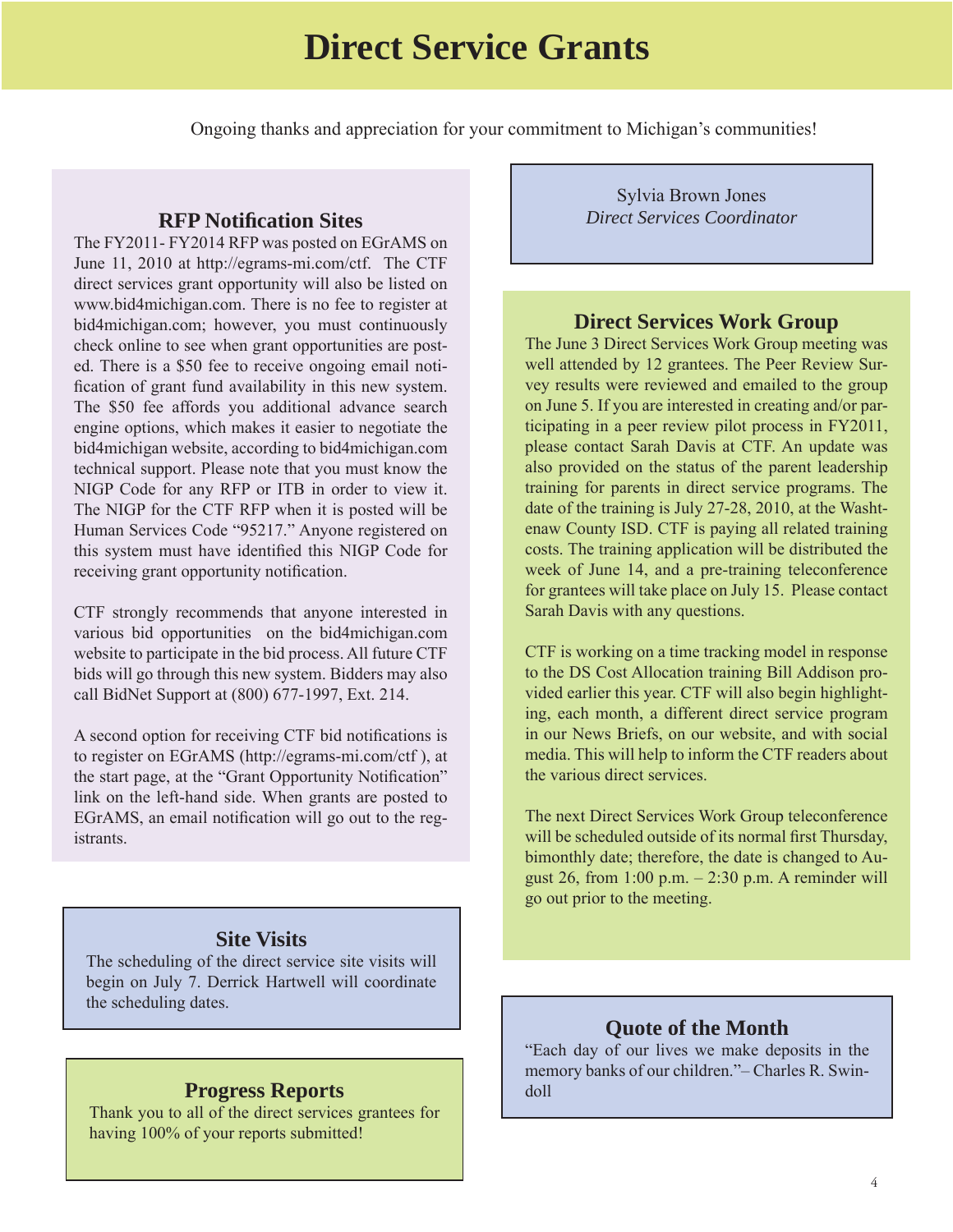# **Circle of Parents**

<span id="page-4-0"></span>**Greetings to Michigan's Circle of Parents® network, and ongoing THANKS for a job well done! Our goal is to continue to build statewide capacity. Collaborative partners are always welcome.** 



 **www.circleofparents.org** 



Sylvia Brown Jones *Circle of Parents Coordinator*

#### **COP Success Stories**

Please send in your success story for CTF to submit to the National Circle of Parents® Headquarters for their monthly report.

#### **Site Visits**

I will be planning site visits during the month of July to assist with program technical assistance.

#### **Report Reminder**

Circle of Parents® January – March, 2nd quarter data reports were due May 15, 2010. Contact Derrick Hartwell to submit reports. It is important to get your data sent in by the due date, so it can be compiled into the state report to be sent to National Circle of Parents®.

#### **Updates**

There is an updated electronic version of the Circle of Parents® Handbook in English. All of the site facilitators were emailed a copy. Please contact Derrick Hartwell, if you have not received a copy. A Spanish version will be available by the end of September.

The Circle of Parents® Advisory Committee will be reactivated and seek new members. The Advisory Committee will be a group of Circle of Parents® volunteers that will meet bi-monthly on a long-term



basis to provide advice and/or support to Michigan's Circle of Parents® Initiative. There will be a planning teleconference held on June 24, 2010, from 1:30 p.m. – 2:30 p.m. for facilitators/directors interested in joining. The current advisory members and Circle of Parents® facilitators/directors will receive an email notification from Meeting Wizard to RSVP for this teleconference. If you are unable to participate on this date, please send me an email indicating your interest, so I can include you in the revised membership group.

The CTF conference call-in number is 877-336-1828, access code 8088351.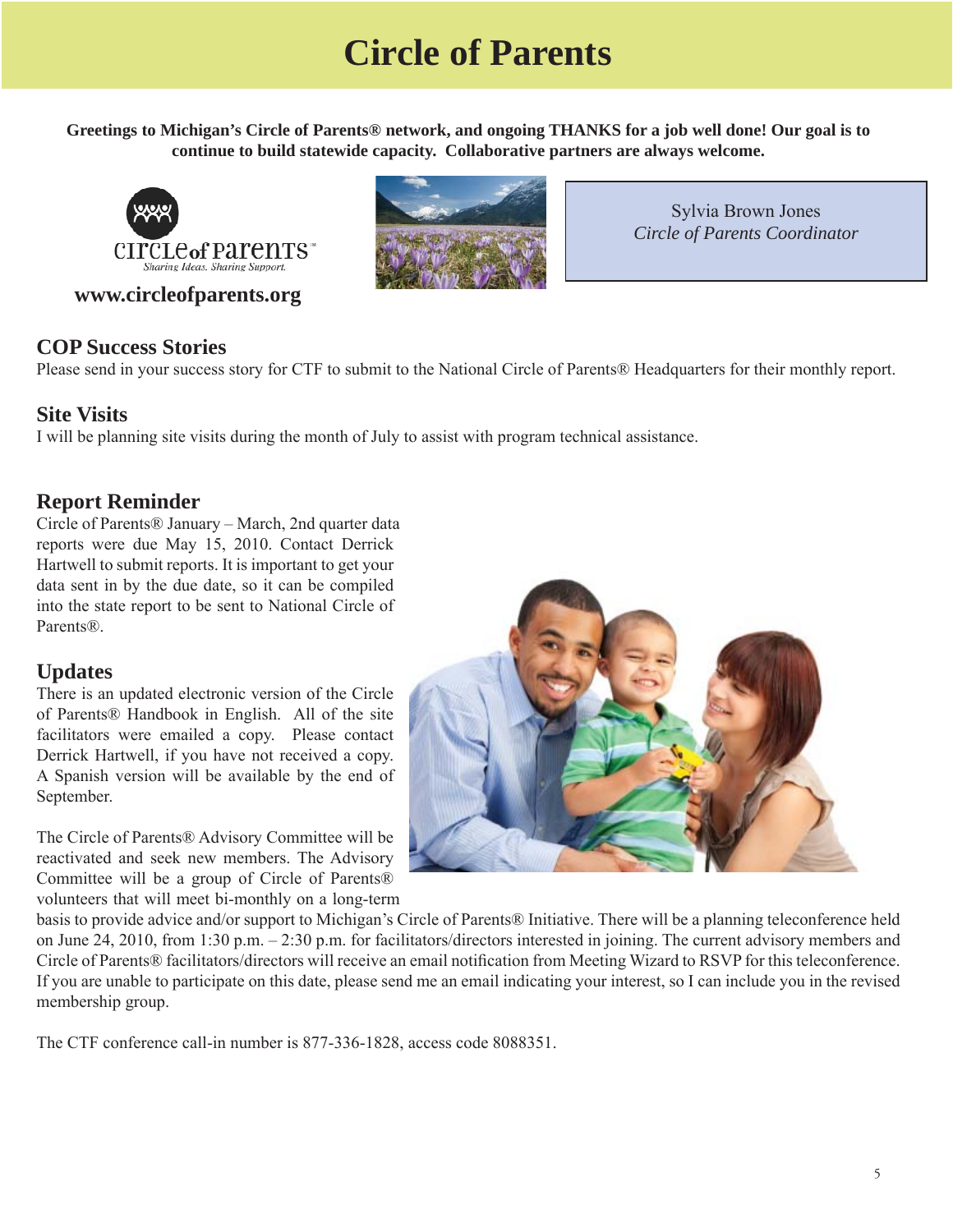# **Local Councils**

<span id="page-5-0"></span>Emily Schuster Wachsberger *CAP Month/Local Council Coordinator* **CAP Month Survey Highlights**

#### **August Local Council Workgroup Meeting**

The next local council workgroup meeting will be Thursday, August 5, at 10:00 a.m. At that time, we will be returning to our regular schedule (the first Thursday of the month at  $10:00$  a.m.). The phone conference line for that meeting is 877- 336-1828, access code 8088351. There will be no meeting in July.

Last month councils completed a survey to capture key information that will assist CTF in its ongoing CAP Month efforts. The survey addressed a range of issues related to both local council CAP Month activities as well as CTF support of these efforts. The results of the survey included data on the reach within communities; feedback on the CAP Month toolkit; the types of activities that were sponsored; and input on the processes developed to support local councils. The results are important to our efforts to continually improve upon CAP Month. A summary of CAP Month survey results can be found at [http://www.michigan.gov/documents/ctf/CAP\\_](http://www.michigan.gov/documents/ctf/CAP_Month_Toolkit_Highlights_324261_7.pdf) Month Toolkit Highlights 324261 7.pdf

### **Tier Projects**

What began at the October 2009 annual training has since unfolded into amazing projects from workgroups composed of each local council tier level. Each workgroup decided to pursue endeavors which they believed would enhance their councils' development and growth and would benefit other tiers as well. The results of these projects, while not meant to be prescriptive or required, will provide useful information common to all councils, and can potentially enable common standards of practice. Each tier group has been meeting monthly via Webinar and phone conference to move their respective projects forward. See below for details about each tier project.

• **Tier I** – The group's focus is to address board recruitment and retention concerns. Their approach is to look at creating a board recruitment process, utilizing in part, research-based information. At the next meeting, the group will be reviewing process documentation.

The group will next meet on Monday, July 26, at 10:00 p.m.

 To register for the Webinar portion of the meeting, go to the following link: https://www2.gotomeeting.com/register/716637490. The audio portion of the meeting will be 877-336-1828, access code 8088351.

• **Tier II** – The tier II group is also addressing board concerns. Their focus is to create a board member orientation information guide. At the next meeting, a number of documents for the resource guide will be reviewed including: board member guidelines, application, background check, council overview, confidentiality agreement and board member job description.

The group will next meet on Monday, July 19, at 10:00 a.m.

 To register for the Webinar portion of the meeting go to the following link https://www2.gotomeeting.com/register/303208875. The audio portion of the meeting will be 877-336-1828, access code 8088351.

• **Tier III** – The tier III group is creating a volunteer resource toolkit. Once this component of the project is completed, they would also like to develop a media toolkit. They are currently reviewing volunteer toolkit documentation. At the next meeting, a number of documentation pieces will be reviewed including background check, application and interview questions. A volunteer hours spreadsheet is currently being modified to automatically make prescribed calculations.

The group will next meet on Monday, June 21, at 10:00 a.m.

 To register for the Webinar portion of the meeting, go to: https://www2.gotomeeting.com/register/704063042. The audio portion of the meeting will be 877-336-1828, access code 8088351.

Each project is progressing well due to the high-energy contributions of the local council representatives who participate in these meetings. Next steps for all projects include but are not limited to completion and approvals of all documentation, and the rollout process.  $\sim$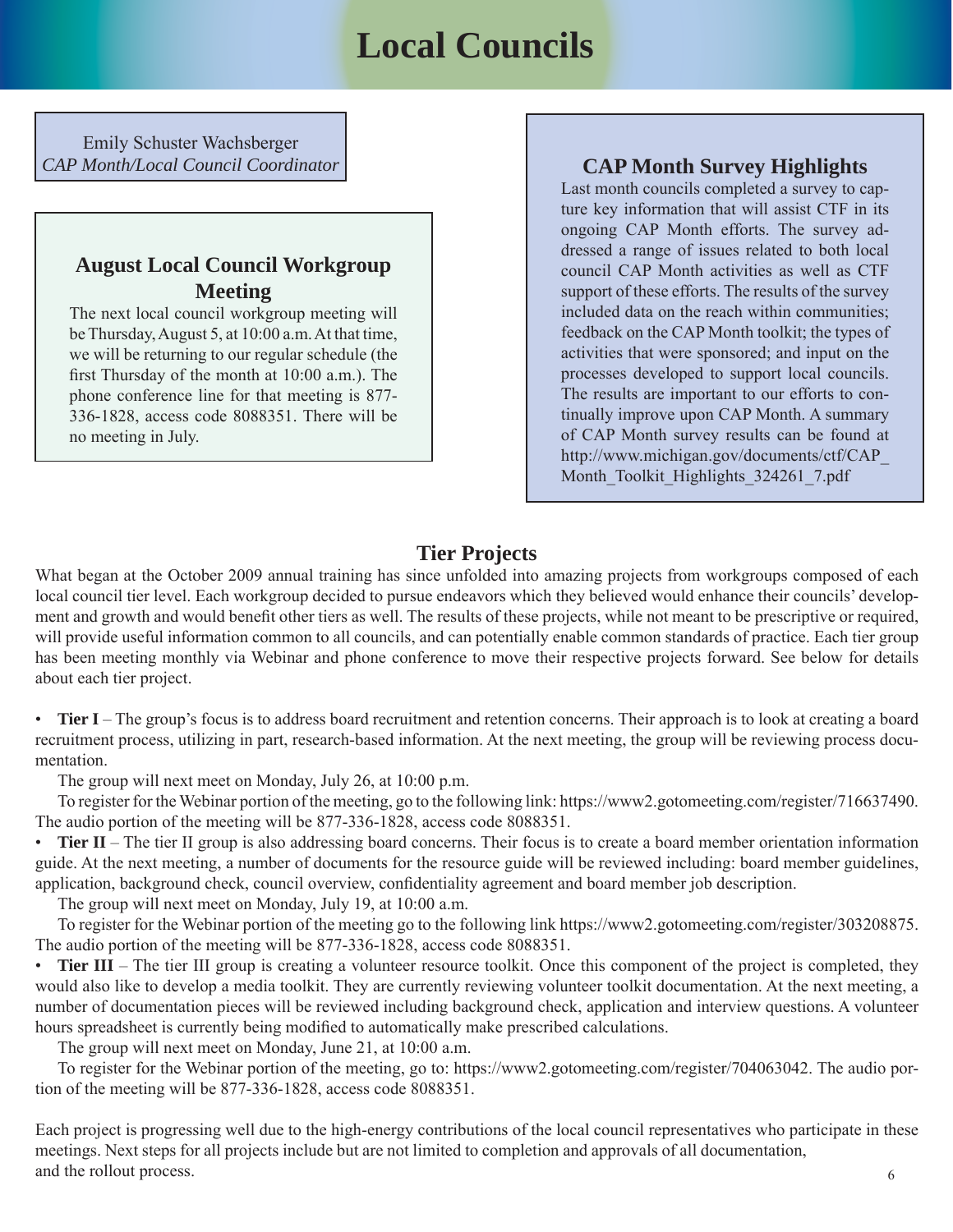# <span id="page-6-0"></span>**Local Councils Fund Development**

#### **Regional Meetings**

CTF has scheduled seven regional meetings to enable councils to more effectively collaborate with each other. There has been an enthusiastic response to these meetings, and Emily is looking forward to hitting the road to meet with councils from across the state. The agenda for the meetings includes:

- Council sharing
- Tech assistance (e.g., EGrAMS)
- Peer sharing
- Regional fundraising opportunities
- Future regional meetings

CTF is asking all councils to please RSVP for these meetings. Councils may have more than one representative attend and CTF will pay for lunch. They are scheduled for  $9:00$  a.m.  $-3:30$  p.m., EST except in Iron Mountain when they will reflect CST time. Please contact Emily with any questions. See below for further information.

- Southeast Wednesday, June 16 at WISD, 1819
- S. Wagner Rd, Ann Arbor, MI 48103

• Southwest – Thursday, June 17, Kalamazoo County/Community Services Bldg. (Nazareth Complex) 3299 Gull Road, Kalamazoo, MI 49048

• East – Monday, July 12, Saginaw CAN Council, location TBD

• West – Wednesday, July 14, Fremont Area Community Center, 4424 West 48th St., Fremont, MI 49412

• Northern Lower Peninsula, Wednesday, July 28, BJ's Banquet Meeting Rooms, 990 N. Center St, Gaylord, MI 49735

• Western Upper Peninsula, Tuesday, August 17 (Note: 9:00 a.m. CST start), location TBD

• Eastern Upper Peninsula – Wednesday, August 18, Village Inn of Newberry, 7552 M-123, Newberry, MI 49868

#### Art Van to Award \$1M to Nonprofits

Citing the need for additional resources among nonprofits serving children, health and human services, Art Van will award \$1 million to nonprofits this year. Last year the CTF local council in Ingham County received this award from Art Van. More information on the opportunity is available at http://www.artvan. [com/Furniture/Store/Content\\_Million-Dollar-Grant-](http://www.artvan.com/Furniture/Store/Content_Million-Dollar-Grant-Challenge_10001_10052_-1_N?icid=MDGC)Challenge\_10001\_10052\_-1\_N?icid=MDGC. Applications are being accepted through August 2, 2010.

Patricia Headley *Fund Development Coordinator*

#### **A Special Thank You!**

Your overwhelming passion for the mission of the Children's Trust Fund is deeply appreciated! Thank you for your dedication, enthusiasm, and hard work to make our eighth annual "Cherish the Children" Signature Auction Event a huge success!

Because of you, the event raised over \$345,000 for child abuse prevention programs in Michigan and hosted nearly 550 guests! We are grateful for your continued support, generosity, and commitment to this very important issue of child abuse prevention. As the event has grown, so has the number of champions for children. You have helped us prove that a group of committed individuals can make a difference, even in times such as these. On behalf of the Children's Trust Fund, I would like to express a heartfelt thanks to our Legislative Co-Chairs, CTF Board, the entire Advisory Committee and Sub-Committee Co-Chairs, Sponsors, Auction Item Donors, and the many, many supporters and volunteers that made the event possible. We could not have done this without each and every one of you!

Thank you for making a difference in the life of a child!

#### **Interns Join CTF**

Two public relations students will be working as interns this summer at CTF. Katie Baker is a senior at Central Michigan University studying Public Relations and Journalism. Halley Buchan is a Michigan State University graduate student in Public Relations and earned her B.S. degree in Advertising & Public Relations from Grand Valley State University. They will be concentrating their efforts at CTF in marketing and fund development, including projects like the fall fundraising event in southeast Michigan, promotion of the CTF License Plate for its 10th anniversary in 2011, and refocus of the Kidstore program.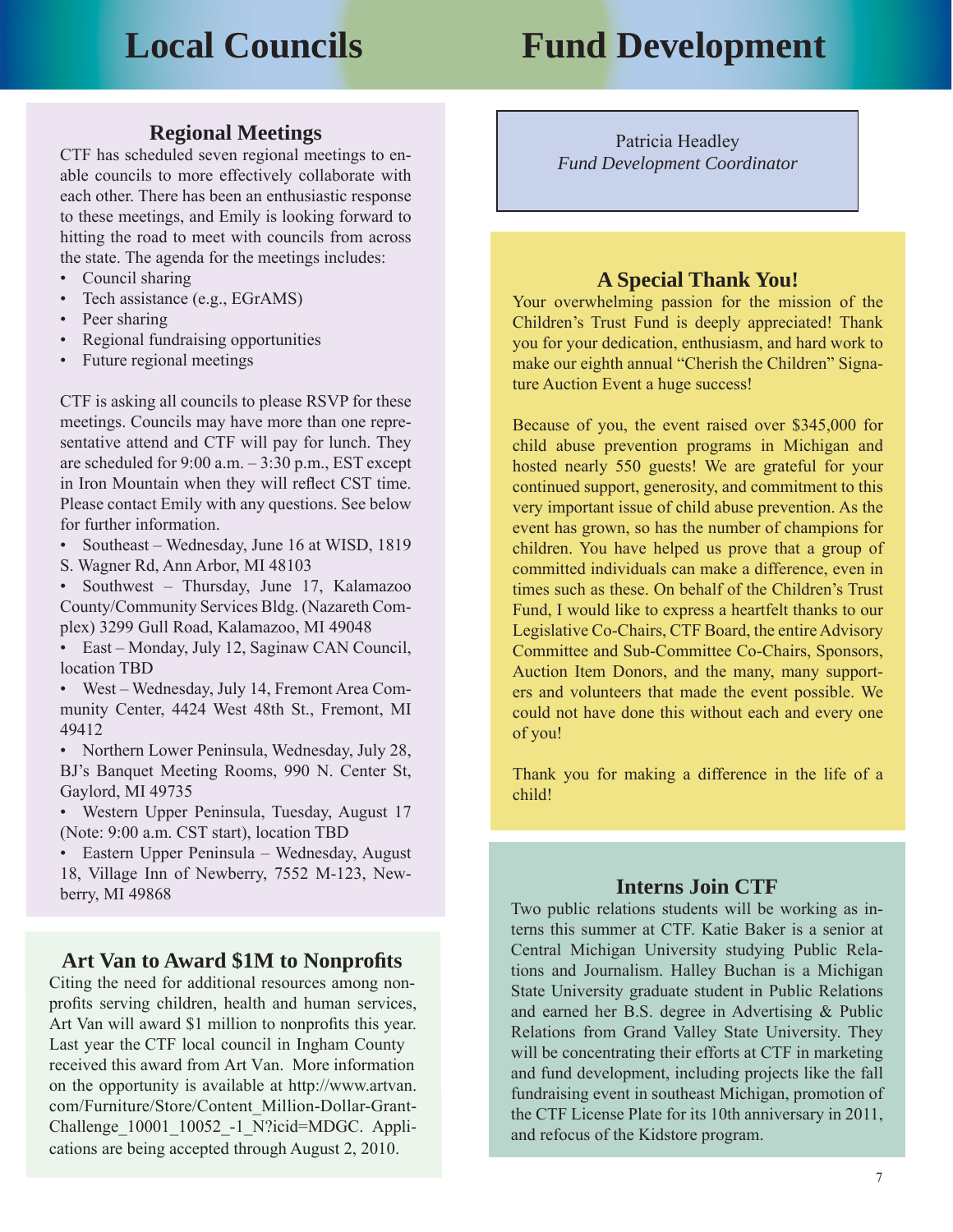# **Research and Resources**

#### <span id="page-7-0"></span>**New Original Series 'Dad Camp'**



A new television series is on VH1 called Dad Camp. PR Newswire  $\mathbf{AP}$  (May 19, 2010) wrote, "In the series Dad Camp, licensed psycholo-

gist and no-nonsense therapist Dr. Jeff Gardere works with six fathers-to-be, along with their pregnant girlfriends, to help prepare the young men for fatherhood—a responsibility that they're just not ready for yet….In addition, the National Fatherhood Leaders Group has developed a discussion guide to help facilitate conversations about the issues brought up in the show, including the economic and emotional demands of being a parent. The guide will be found on all of the partners' web sites, as well as "20 Reasons Why a Child Needs an Active Father in Their Life," which provide research findings that support the needs for young fathers to embrace parenthood. The sites will also feature resource pages, linking readers directly to information, advice and support regarding responsible fatherhood. VH1's [Dad Camp dedicated site is at www.dadcamp.](www.dadcamp.vh1.com) vh1.com."

#### **June is National Internet Safety Month**

The month of June is National Internet Safety Month. This is an occasion to promote online safety to reduce risks to children. Resources for Internet safety are available from a variety of agencies, including the National Center for Missing & Exploited Children's website at [http://www.missingkids.com/missingkids/servlet/PageS](http://www.missingkids.com/missingkids/servlet/PageServlet?LanguageCountry=en_US&PageId=3026) ervlet?LanguageCountry=en\_US&PageId=3026.



# *Program Resources for Fatherhood Involvement*

#### **Fathers Network**

The Fathers Network is an online resource to support fathers and families raising children with special health care needs and developmental disabilities. The site is at www.fathersnetwork.org.

#### **GreatDad.com**

With the motto, "Dads don't always think like Moms," Greatdad.com is an online parenting resource that is geared toward the father's point of view. This resource can be found at www.greatdad.com.

#### **National Responsible Fatherhood Clearinghouse**

The National Responsible Fatherhood Clearinghouse "provides access to print and electronic publications, timely information on fatherhood issues, and targeted resources that support OFA-funded Responsible Fatherhood and Healthy Marriage grantees. The NRFC Web site also provides essential information for other audiences interested in fatherhood issues." This resource may be found at www.fatherhood.gov.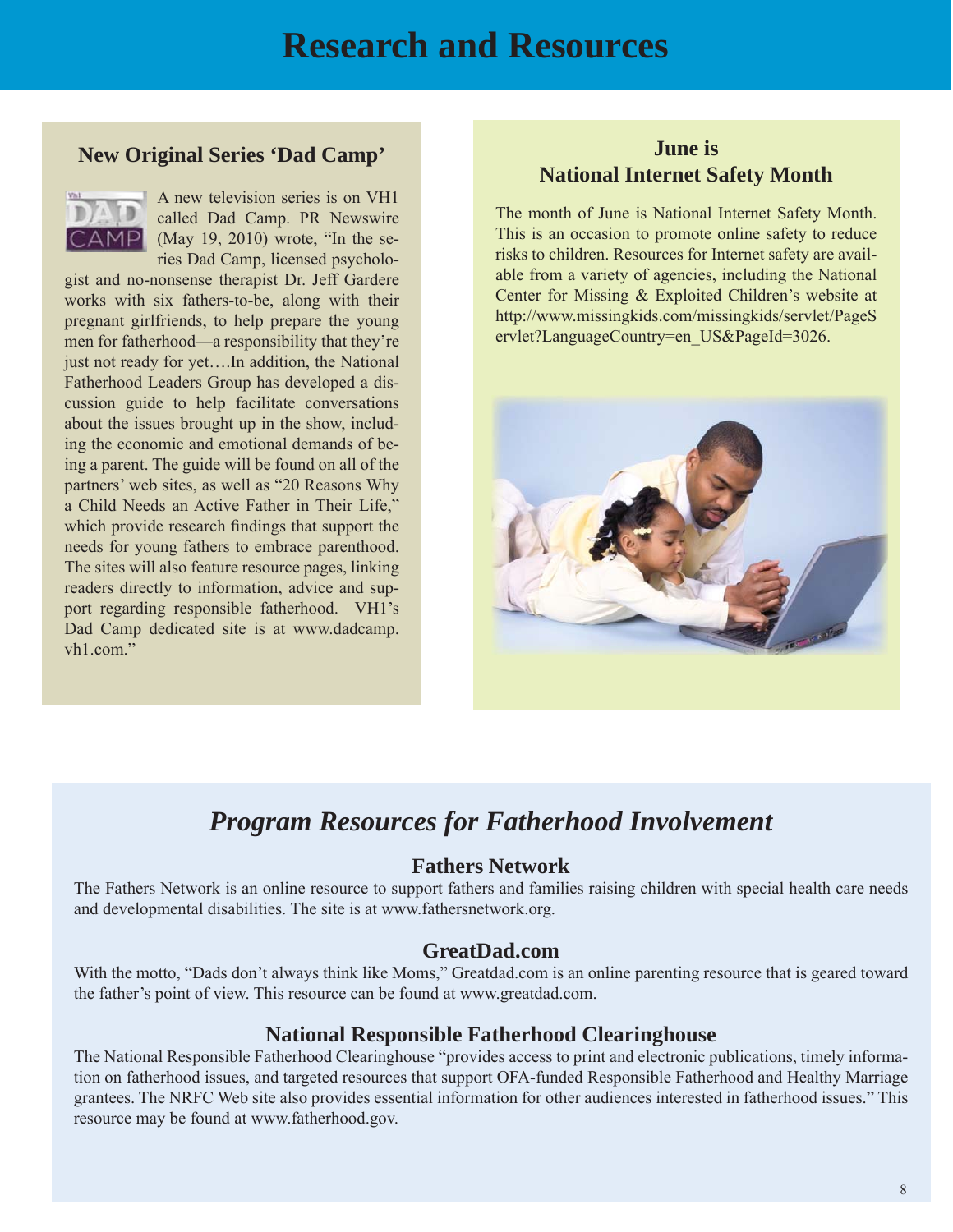# **Keepers of the Special Dreams**

<span id="page-8-0"></span>"When fathers learn that their child will have lifelong special needs or that they have a dangerous illness, their reactions can range from shock, to acceptance, to greater love. Fathers often try and meet these challenges with courage and ingenuity. Many fathers are highly committed to their special needs children and devote long hours to the physical and emotional care of their children" (Brotherson & Dollahite, 1997).

Father involvement is a key practice to preventing child abuse among all children, especially those with special needs. Accessible fathers are exceptionally suited to both protect their special needs child and move them toward independent self-protection. This is done by being the keeper of their dreams.

Children need a father who believes their unique dreams are both significant and attainable. At the start, special needs children may need dreams of doing what others do so easily and routinely—things like speaking for the autistic or walking for those with cerebral palsy. But their hard-fought accomplishments are just as significant. As life progresses, the dreams for these children will take various forms as they make their life choices for work, relationships, and hobbies.

Despite the best intentioned efforts of communities to understand the special dreams of these children, they may often feel isolated and alone. Having a father who understands their dreams and helps them achieve them is priceless.

Alan Stokes *Research Analyst*



When Detroit Tiger's pitcher Ryan Perry earned his first major league save on April 11, 2010, he gave the ball to his dad. Two weeks later when Detroit Tiger's rookie Austin Jackson hit his first major league home run, he gave that ball to his father for his trophy case. Most fathers can dream of being in this situation, even if the odds are against it. However, fathers of special needs kids are unlikely to entertain the dream of professional achievements for their children, as the goal is often independence and respectability as a person and citizen.

But a game ball should go to all the fathers of special needs children this year, because what you do at home can save the dreams of your child and make the difference between laughter or tears, socialization or stagnation, hope or despair, and independence or institutionalization. Brandi Snyder said something that aptly describes how special needs children depend on their fathers: **"To the world you may be just one person, but to one person you may be the world."** 



Alan Stokes has served on the staff of the Children's Trust Fund since 2005. He and his wife, Anne, have a five*year-old son Jonathan with autism.* 

Reference: Brotherson, S. E., & Dollahite, D. C. (1997). Generative ingenuity in fatherwork with young children with special needs. In A. J. Hawkins & D. C. Dollahite (Eds.), Generative fathering: Beyond deficit perspectives (pp. 89-104). Newbury Park, CA: Sage.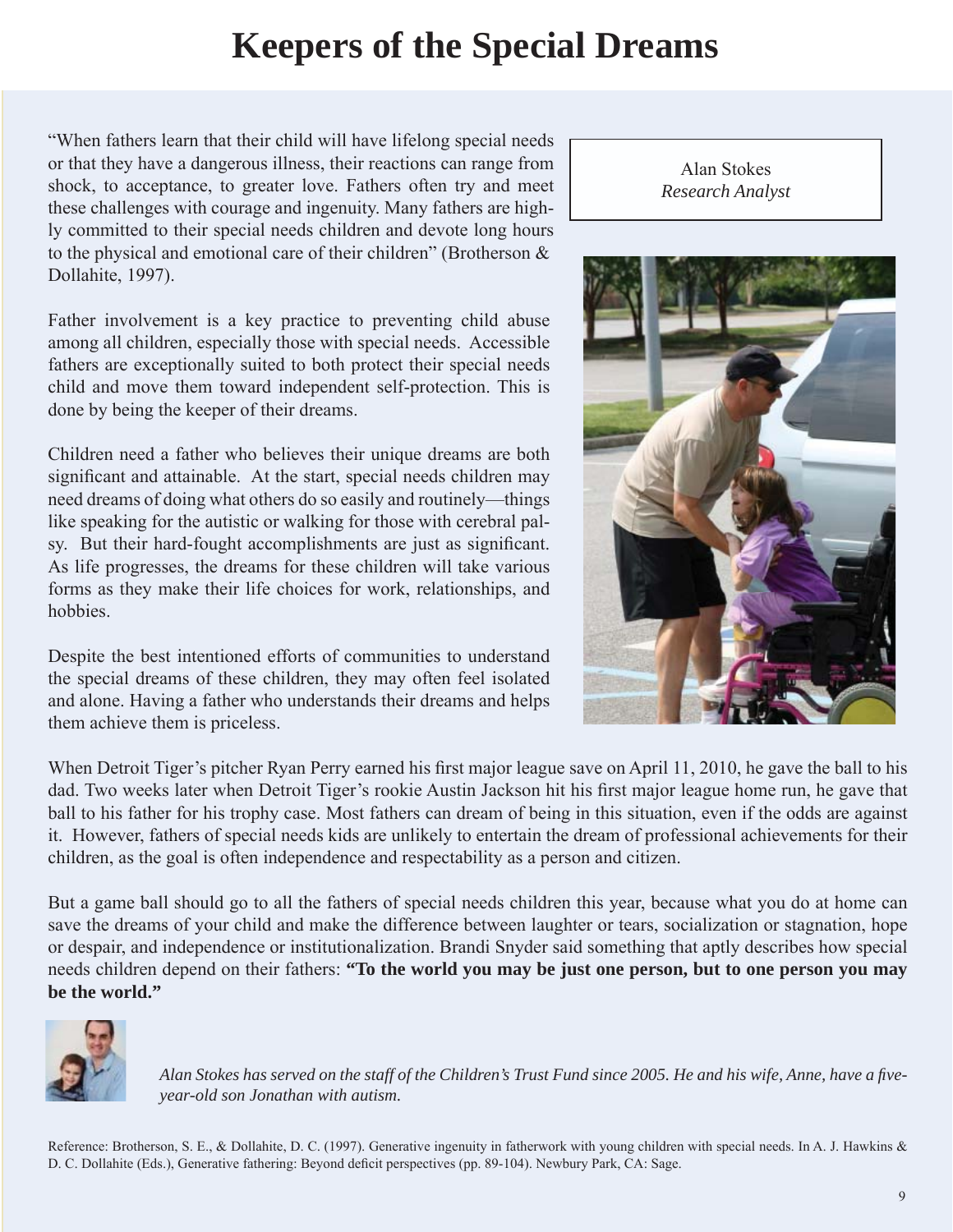# **MICHIGAN STAT**

<span id="page-9-0"></span>News on the Ethical Treatment of Children from MSU-APRR Children's Central www.childrenscentral.msu.edu

### **20 MSU Advertising and Public Relations Students Volunteer this Summer**

Twenty undergraduate students in Michigan State University's Department of Advertising, Public Relations, and Retailing programs (APRR) have accepted volunteer internships working in CTF local affiliates and other nonprofit agencies through efforts stimulated by the department's relationship with CTF. CTF and local councils across the state of Michigan received 14 student interns. In addition, the American Diabetes Association–Michigan Chapter, Ann Arbor Center for Independent Living, Cranbrook Institute of Science, and Highfields, Inc. received a total of six students. Students will spend the summer working on various projects for each organization, and write a brief report at the end of the summer. MSU alumni from the College of Communication Arts and Sciences have stressed the importance of students interning for nonprofit organizations during their time at MSU. "It is very important for the students to get as much experience under their belt as they can. It will help differentiate themselves from other graduates when applying for jobs," says Children's Central project coordinator Nicole Marble.



Rick Cole, Chair MSU's Department of Advertising, Public Relations, and Retailing

### **Now You See Me, Now You Don't! Phantom Smokers Really Do Exist**

In an effort to better understand young smokers and how to help them quit, Children's Central Director Nora Rifon, along with coauthors Youjin Choi and Marina Choi, identified a new type of smoker. Phantom smokers, people who smoke cigarettes but do not consider themselves smokers, may require a new approach to convince them to stop smoking. In her paper titled "I Smoke But I am Not a Smoker: Phantom Smokers and the Discrepancy Between Self-identity and Behavior," accepted for publication in the Journal of American College, Rifon and her colleagues identified that an overwhelming majority of those who smoke do not identify with the label of being a smoker. "Being a smoker is so stigmatized, that some young people who admit to smoking cigarettes do not want to be associated with the profile of a smoker."

The CTF award has stimulated a plethora of interest by faculty in the department of Advertising, Public Relations, and Retailing and other MSU faculty in submitting grant proposals to research child abuse and neglect prevention. There are currently several grant applications under review. Thirty research projects are underway in association with the CTF/MSU collaborative. All projects support the ethical treatment of children.